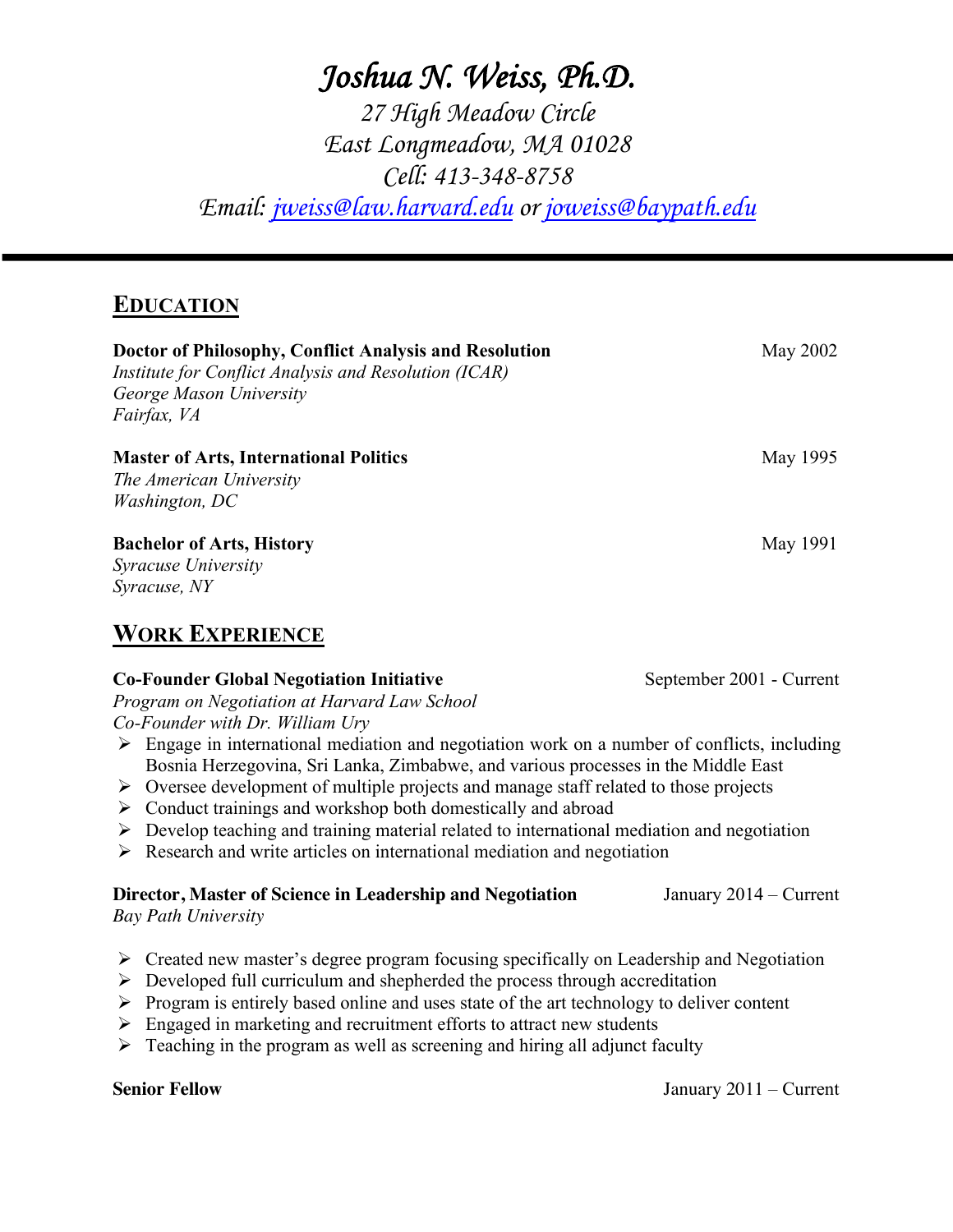#### *Harvard Negotiation Project*

- $\triangleright$  Engage in teaching and training for the negotiation project
- $\triangleright$  Conduct research on various topics related to negotiation

*William Ury Associates Negotiation Training Company* 

 $\triangleright$  Conducted negotiation, alternative dispute resolution, and conflict management trainings around the world for Governments, Fortune 500 companies, Universities, and International **Organizations** 

 $\triangleright$  Designed customized approaches to training, assessment, and conflict coaching

 $\triangleright$  Established negotiation networks within various companies that included traditional templates and tools as well as the use of new media (podcasts, audiobooks, eBooks)

 $\triangleright$  Designed and developed online and virtual training and consulting sessions

**President** April 2012 – Current

*Negotiation Works, Inc.*

 $\triangleright$  Conduct negotiation and conflict management training for Fortune 500 companies, organizations, and governments

 $\triangleright$  Provide coaching and other consultative services to clients involved in negotiation and processes for dealing with conflict

 $\triangleright$  See list under consultancy for clients

# **Managing Director/Interim Executive Director** December 2003 – March 2013

*Abraham Path Initiative, Harvard University*

- $\triangleright$  Engage in diplomatic efforts in multiple countries across the Middle East
- $\triangleright$  Oversee and manage a staff of 25 people
- $\triangleright$  Involvement in fundraising for project
- $\triangleright$  Lead partnership efforts and served as primary point of contact for all country teams

# **CONSULTANCY EXPERIENCE**

# **Clients include:**

American Association of Architects African Union Bureau of Rehabilitation Services, State of Connecticut Caliper Life Sciences Camp, Dresser, Mckee and Smith Engineering Consultants Canadian Government and Canada School of Public Service Cell Signaling Technology Cengage Learning Centre for Humanitarian Dialogue Christie's Art Dealer Conservation International Deloitte Fidelity Investments Fifth Third Bank Genzyme

**Senior Trainer** January 2005 – Current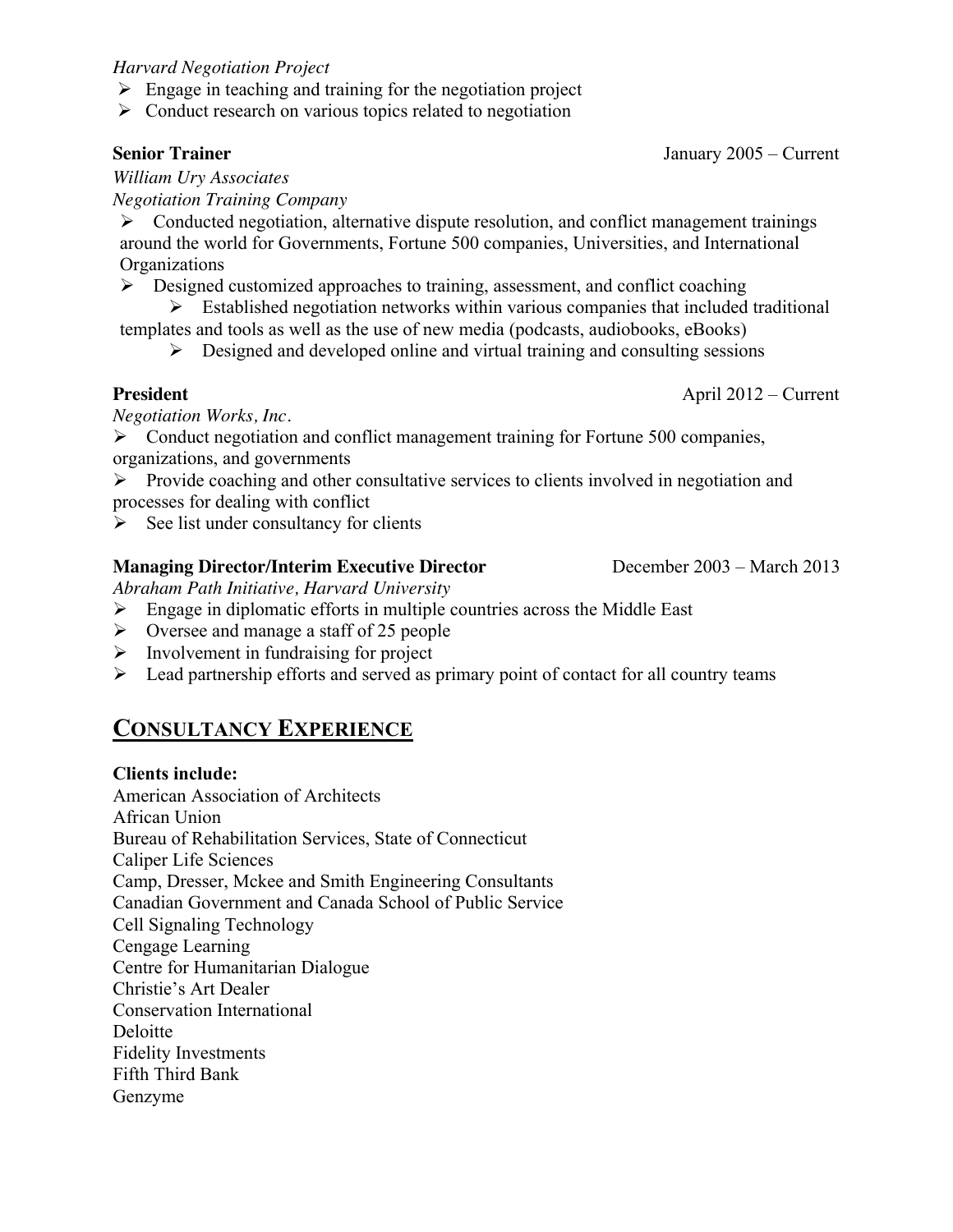S.E.I. Greenfeet, Inc. Harvard University Houghton Mifflin Harcourt Publishing Company Massachusetts State Court System Microsoft Novellus Simmons College United Nations (UNDP, UNITAR, and UNAOC) United States Government (US State Department, Federal Emergency Management Agency, Department of Defense, and Transportation Security Administration) World Vision International Xerox Corporation Yale University Medical School

Consultancy work includes: Negotiation Training Mediation Training Conflict Analysis, Management, and Resolution Training, Coaching and Advising Leadership Training and Coaching Alternative Dispute Resolution training, assessment, and advising Online teaching – synchronous, asynchronous, and hybrid courses Webinars

# **TEACHING EXPERIENCE**

| <b>Assistant Professor</b>                                           | 2014-Current    |
|----------------------------------------------------------------------|-----------------|
| <b>Bay Path University</b>                                           |                 |
| <b>Adjunct Faculty Positions held at the following Universities:</b> | 1997 to Present |
| <b>Harvard University</b>                                            |                 |
| Massachusetts Institute of Technology                                |                 |
| University of Massachusetts, Boston                                  |                 |
| University of Massachusetts, Amherst                                 |                 |
| Clark University                                                     |                 |
| Simmons College                                                      |                 |
| George Mason University                                              |                 |
| University of Colorado at Denver                                     |                 |
| University of California at Irvine                                   |                 |
| <b>PUBLICATIONS</b>                                                  |                 |

#### *Books*

- Ø **The Book of Real -World Negotiations: Successful strategies from Business, Government, and Daily Life.** Wiley Press, Hoboken, NJ. August 2020
- Ø With G. Relyea **Phony Friends, Besties Again: The Continuing Adventures of Chickie and Emo.** Resolution Press, San Diego, CA. June 2019
- Ø With G. Relyea **Bullied At The Watering Hole: The Continuing Adventures of Chickie and Emo.** Resolution Press, San Diego, CA. December 2018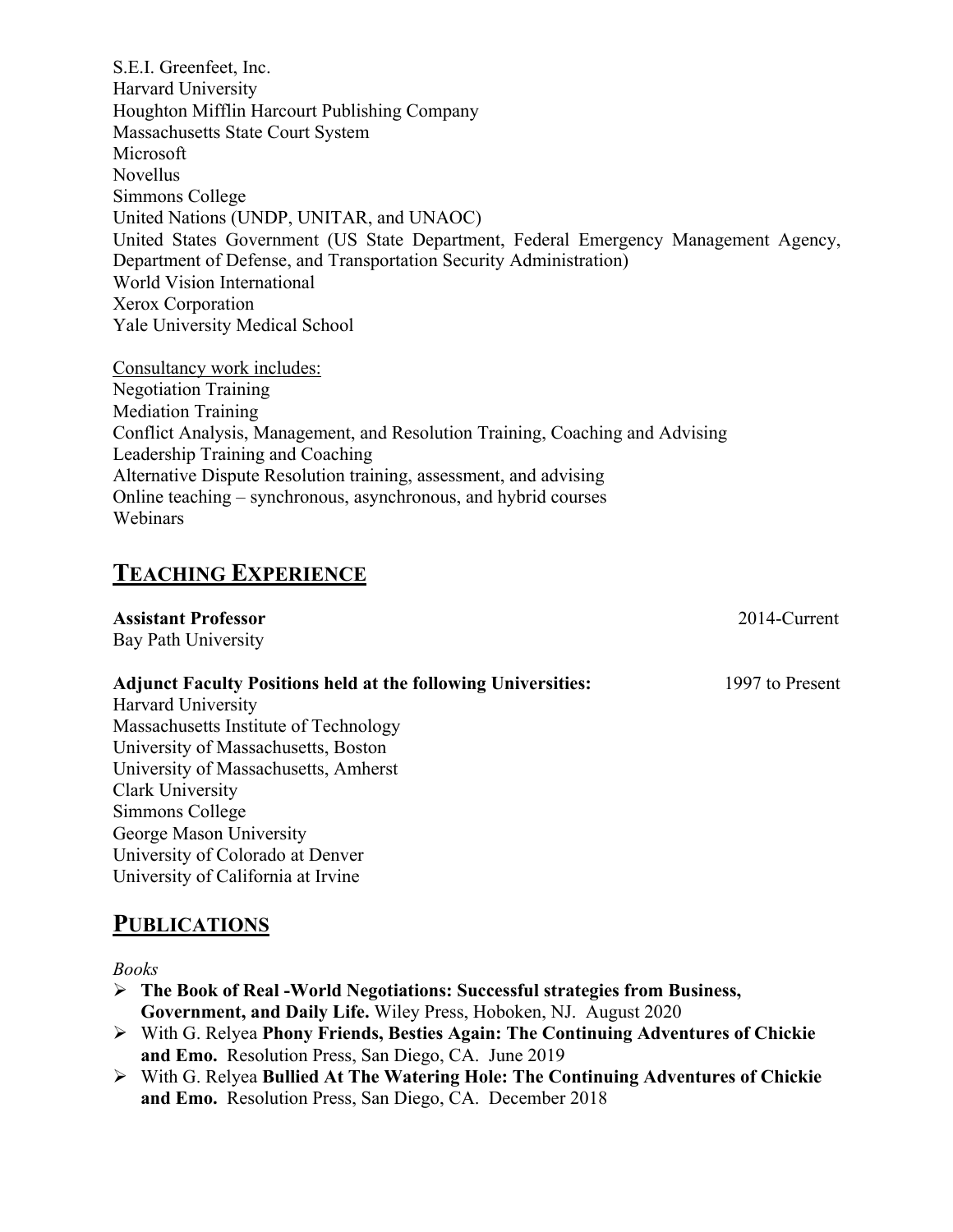- Ø With G. Relyea **Trouble At The Watering Hole: The Adventures of Chickie and Emo.** Resolution Press, San Diego, CA. April 2017
- Ø Weiss, J. **The Negotiator in You: Sales.** AudioGo. BBC audio book division in the United States. 2013. (Audiobook and ebook)
- Ø Weiss, J. **The Negotiator in You.** HRD Press. July 2013
- Ø Weiss, J. **The Negotiator in You: At Work.** AudioGo. BBC audio book division in the United States. 2012. (Audiobook and ebook)
- Ø Weiss, J. **The Negotiator in You: At Home.** AudioGo. BBC audio book division in the United States. 2012. (Audiobook and ebook)
- Ø Weiss, J. **The Negotiator in You: Sales.** AudioGo. BBC audio book division in the United States. 2012. (Audiobook and ebook)
- Ø Weiss, J. **Which way forward?: Mediator Sequencing Strategies in Intractable Communal Conflicts.** VDM Verlag Publishers, 2008
- Ø Weiss, J. **You Didn't Just Say That: Quotes, Quips and Proverbs When Dealing in the World of Conflict and Negotiation.** Program on Negotiation Books. 2006
- Ø Weiss, J. Ed. **When Spider Webs Unite: Five Case Studies of the Third Side in Action.** Cambridge, MA: Program on Negotiation Books. 2002
- Ø Dissertation. **Which way forward?: Mediator Sequencing Strategies in Intractable Communal Conflicts.** Available on-line at Dissertation Abstracts
- Ø **Culture and Negotiation: A Select Annotated Bibliography.** Cambridge, MA: Program on Negotiation. Spring 1997
- Ø With Heen, S., Eds. **The Winter Negotiation Workshop Handbook.** Cambridge, MA: Program on Negotiation. Winter 1996

### *Articles and Chapters*

- Ø Weiss, J. "Top tips for achieving success when negotiating cross culturally." **Association of MBAs.** December 2020.
- Ø Weiss, J. "How to use Stories to Become a Better Negotiator" **Bytestart.** November 2020
- Ø Weiss, J. "To Succeed in a Negotiation, Help Your Counterpart Save face." **Harvard Business Review.** October 1, 2020.
- Ø Weiss, J. "Creative Approach to Negotiation." **The Smart Manager.** May-June 2018. 16-18
- Ø Weiss, J. "Connecting the Dots: The Nexus Between Leadership and Negotiation." **Negotiation Journal.** 34 (2). April 2018. 207-213
- Ø Weiss, J. "On Its Head: Teaching Negotiation in a Flipped Classroom." **Program on Negotiation Blog Publication.** April 18, 2016
- Ø With Sebenius, J. "Negotiating the Path of Abraham." **Harvard Business School Case Study**. Harvard Business School, Cambridge, MA. November 2015. B case
- $\triangleright$  Weiss, J. "From Aristotle to Sadat: A short strategic persuasion framework for negotiators." **Negotiation Journal.** 31 (3). July 2015. 211-222
- Ø Weiss, J. "Negotiating skills to get ahead in your career." In **7 Skills to Catapult Your Career.** Blackstone Audio, Inc. 2013
- Ø Weiss, J. "Abraham's Path: The Path of a Thousand Negotiations." In Allen Nan, Mampilly, and Bartoli, Editors. **Peacemaking: From Practice to Theory**. Praeger Press, Santa Barbara, CA. 2012. Volume 2. 529-544
- Ø With Sebenius, J. and Leary, K. "Negotiating the Path of Abraham." **Harvard Business School Case Study**. Harvard Business School, Cambridge, MA. December 2011. A case
- $\triangleright$  With Hancock, L. and Duerr, G. "Prospect Theory and the Framing of the Good Friday" Agreement." **Conflict Resolution Quarterly.** Volume 28, number 2, January 2011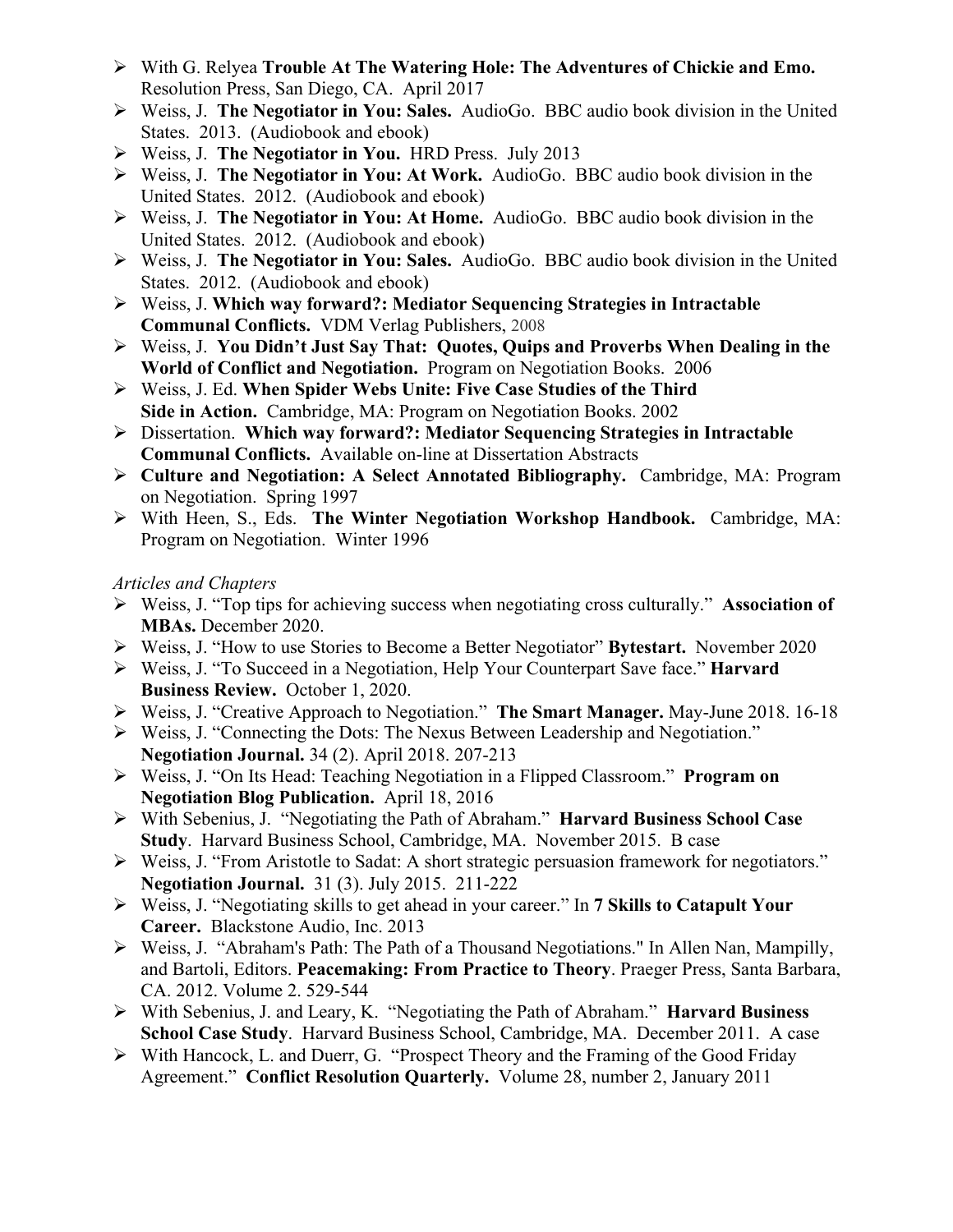- Ø With Hancock, L. "Prospect Theory and the Failure to Sell the Oslo Accords." **Peace & Change: A Journal of Peace Research.** Volume 36, Number 3, July 2011. 427-452
- Ø "A View Through the Bubble: Some Insights from Teaching Negotiation On-line." **Negotiation Journal**. 21 (1), January, 2005. 71-83
- Ø "Framing GABI as GRIT in the Middle East." **Conflict Resolution Newsletter.** www.mediate.com. July, 2004
- Ø "A New Precedent with Paradigmatic Importance: The Geneva Accords." **Conflict Resolution Newsletter.** www.mediate.com. December, 2003
- Ø With Rosenberg, S. "Sequencing Strategy and Tactics." In Burgess, G. and H. Burgess. 2003. **Beyond Intractability.**University of Colorado at Boulder
- Ø "Incrementaled to Death: Peacemaking in the Middle East." **Conflict Resolution Newsletter.** www.mediate.com. August, 2003
- Ø "Trajectories Toward Peace: Mediator Sequencing Strategies in Intractable Communal Conflicts." **Negotiation Journal**. 19 (2), April 2003. 109-115
- Ø "Why Negotiation has Gotten a Bad Name." **Conflict Resolution Newsletter.** www.mediate.com. March, 2003
- Ø "Tuzla, The Third Side, and the Bosnian War." In Weiss, J., Ed. **When Spider Webs Unite: Five Case Studies of the Third Side in Action.** Cambridge, MA: Program on Negotiation Books. 2002
- Ø With d'Estree, Fast, and Jakobsen, "Changing the Debate about "Success" in Conflict Resolution Efforts." **Negotiation Journal**. 17 (2), April 2001. 101-114
- Ø With Hancock, L. and V. Perry. "A Skeletal Solution to an Enigmatic Puzzle: A Framework for Intervening to Prevent Violent Ethno-Identity Conflicts." **CASID Connection.** Michigan State University. 16, 1, 2000. PP. 38-58
- Ø With Hancock, L. "The Conflict Within." **Online Journal of Peace and Conflict Resolution.** 2,2, 1999
- Ø "A Tyrian Dilemma: Guarantors in Peace Agreements." **Journal of Civil Wars**. 1, 4, 1998. PP. 69-89
- Ø "A Disastrous Balancing Act: The Beginning of Cambodia's Misery." **Online Journal of Peace and Conflict Resolution.** 1, 1, 1998
- Ø "Resurrecting Peacekeeping in Bosnia." IAPTC Peacekeeping Newsletter. 1, 5, Winter 1998. P. 8
- Ø With d'Estrée, T.P. **Final report to Tucson Community Foundation: Rockefeller-funded projects in community conflict resolution.** 1998
- Ø "Exhibit Understanding, Empathy, and Then Clarify the Situation." **Negotiation Journal**. 13, 4, 1997. PP. 322-323
- Ø "Learning from Saddam Hussein: Lessons for the Future of Nuclear Non-proliferation." **Swords and Ploughshares: A Journal of Foreign Affairs.** 41, 1994. PP. 5-16

### *Blogs and Podcast*

- Ø Current blog on the nexus between Leadership and Negotiation http://bpumln.blogspot.com/
- Ø In 2004, created **Negotiation Tip of the Week (NTOW) Podcast** that includes approximately 150 episodes. NTOW was in the iTunes top 100 Business Podcasts from 2006 to 2008

# *Working papers*

 $\triangleright$  "Multiple Identities Problem in Negotiation: The Shifting/Trumping/Individual Context (STIC) Theory." **Institute for Conflict Analysis and Resolution Working Paper.** April 2000